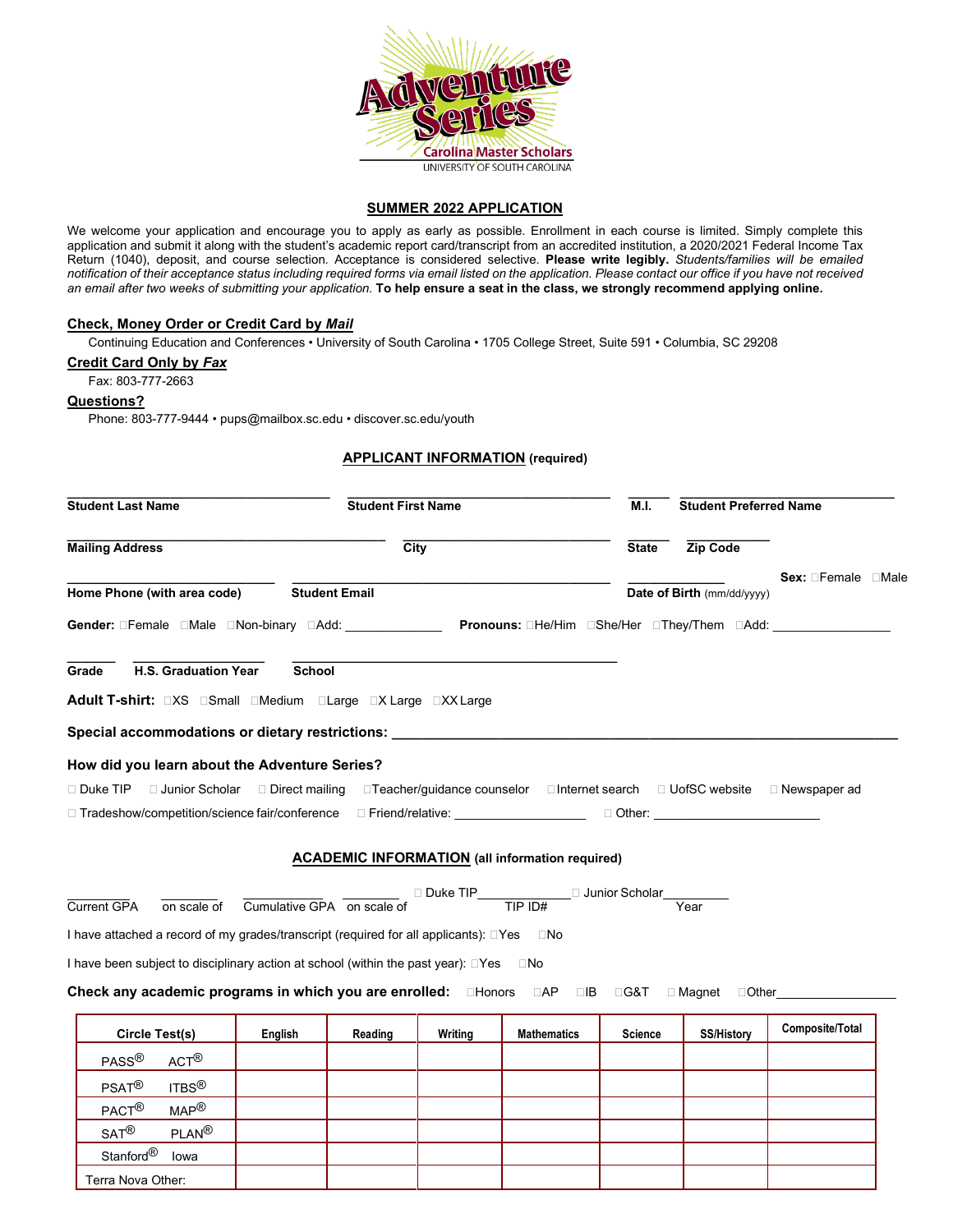#### Student Name:

### **PARENT/GUARDIAN INFORMATION & CONSENT**

### *Primary Parent/Guardian*

| Is this person a UofSC Alumnus? □Yes                                 | Alumni Assoc. #: www.community.com/<br>$\square$ No | <b>Relationship to Student</b>                                                                                                                                                                                                                                                                           |
|----------------------------------------------------------------------|-----------------------------------------------------|----------------------------------------------------------------------------------------------------------------------------------------------------------------------------------------------------------------------------------------------------------------------------------------------------------|
| <b>Last Name</b>                                                     | <b>First Name</b>                                   | Salutation (Mr., Mrs., Ms., Dr., Rev., etc.)                                                                                                                                                                                                                                                             |
| Mailing Address (if different than applicant)                        | City                                                | Zip Code<br><b>State</b>                                                                                                                                                                                                                                                                                 |
| Home Phone (with area code)                                          | Cell Phone (with area code)                         |                                                                                                                                                                                                                                                                                                          |
| <b>Primary Parent/Guardian Email</b>                                 |                                                     | Does the student live with the person? <b>Dymet</b><br>$\square$ No                                                                                                                                                                                                                                      |
| Secondary Parent/Guardian                                            |                                                     |                                                                                                                                                                                                                                                                                                          |
| Is this person a UofSC Alumnus? □Yes □No                             |                                                     | <b>Relationship to Student</b>                                                                                                                                                                                                                                                                           |
| <b>Last Name</b>                                                     | <b>First Name</b>                                   | Salutation (Mr., Mrs., Ms., Dr., etc.)                                                                                                                                                                                                                                                                   |
| Mailing Address (if different than applicant)                        | City                                                | Zip Code<br><b>State</b>                                                                                                                                                                                                                                                                                 |
| Home Phone (with area code)                                          | Daytime Phone (with area code)                      | Cell Phone (with area code)                                                                                                                                                                                                                                                                              |
| Primary Parent/Guardian Email                                        |                                                     | Does the student live with the person? □Yes<br>$\square$ No                                                                                                                                                                                                                                              |
| Parent/Guardian Consent                                              |                                                     |                                                                                                                                                                                                                                                                                                          |
| forms in a timely manner should my child be accepted to participate. |                                                     | As parent/legal guardian of the applicant, I have reviewed the information provided here, and consent to my student's submission of the Carolina<br>Master Scholars Adventure Series application. I agree to be responsible for all associated fees, and will return all waivers, permission and medical |
| <b>Parent/Guardian Signature</b>                                     | <b>Date</b>                                         |                                                                                                                                                                                                                                                                                                          |
|                                                                      | <b>PROGRAM FEES &amp; DISCOUNTS</b>                 |                                                                                                                                                                                                                                                                                                          |
| Discounts (check box for any that apply):                            |                                                     |                                                                                                                                                                                                                                                                                                          |
|                                                                      |                                                     | $\Box$ FADI V RIPD DISCOLINT*: Applications postmarked by April 15, 2022, will receive a special early bird discount rate. A non-refundable                                                                                                                                                              |

 **EARLY BIRD DISCOUNT\*:** Applications postmarked by **April 15, 2022**, will receive a special early bird discount rate. **A non-refundable deposit of \$200 per course selected is required with this application**. This deposit will be subtracted from your course balance. Acceptance is on a first come, first-served basis determined by date of hand delivery, completed online transaction, fax time stamp, or postmark. UofSC's Federal Tax I.D. number is 57-6001153.

 **UofSC ALUMNI ASSOCIATION MEMBERS:** Current members of the USC Alumni Association are entitled to a **10% discount**. If a parent/guardian listed above is a current member, be sure to indicate the member number and we will calculate the discount into your balance due; **please pay the full \$200 deposit per course now.**

 **UofSC FACULTY AND STAFF:** UofSC faculty and staff are entitled to a **10% discount**. We will calculate the discount into your balance due. **Please pay the full \$200 deposit per course now. Please provide your university email address:** 

 **MILITARY MEMBERS:** Active duty, retired, reserve, and members of their immediate family are entitled to a **10% discount**. We will calculate the discount into your balance due. **Please pay the full \$200 deposit per coursenow.**

 **CAROLINA MASTER SCHOLAR GRADUATE (ALUMNI).** Graduates of the Carolina Master Scholars program are entitled to a **10% discount**. We will calculate the discount into your balance due. **Please pay the full \$200 deposit per course now.**

**\*Early Bird Discount cannot be combined with any other discounts unless you are a CMS Alumnus. Once Early Bird Discount ends, you may only apply one discount from the list above.**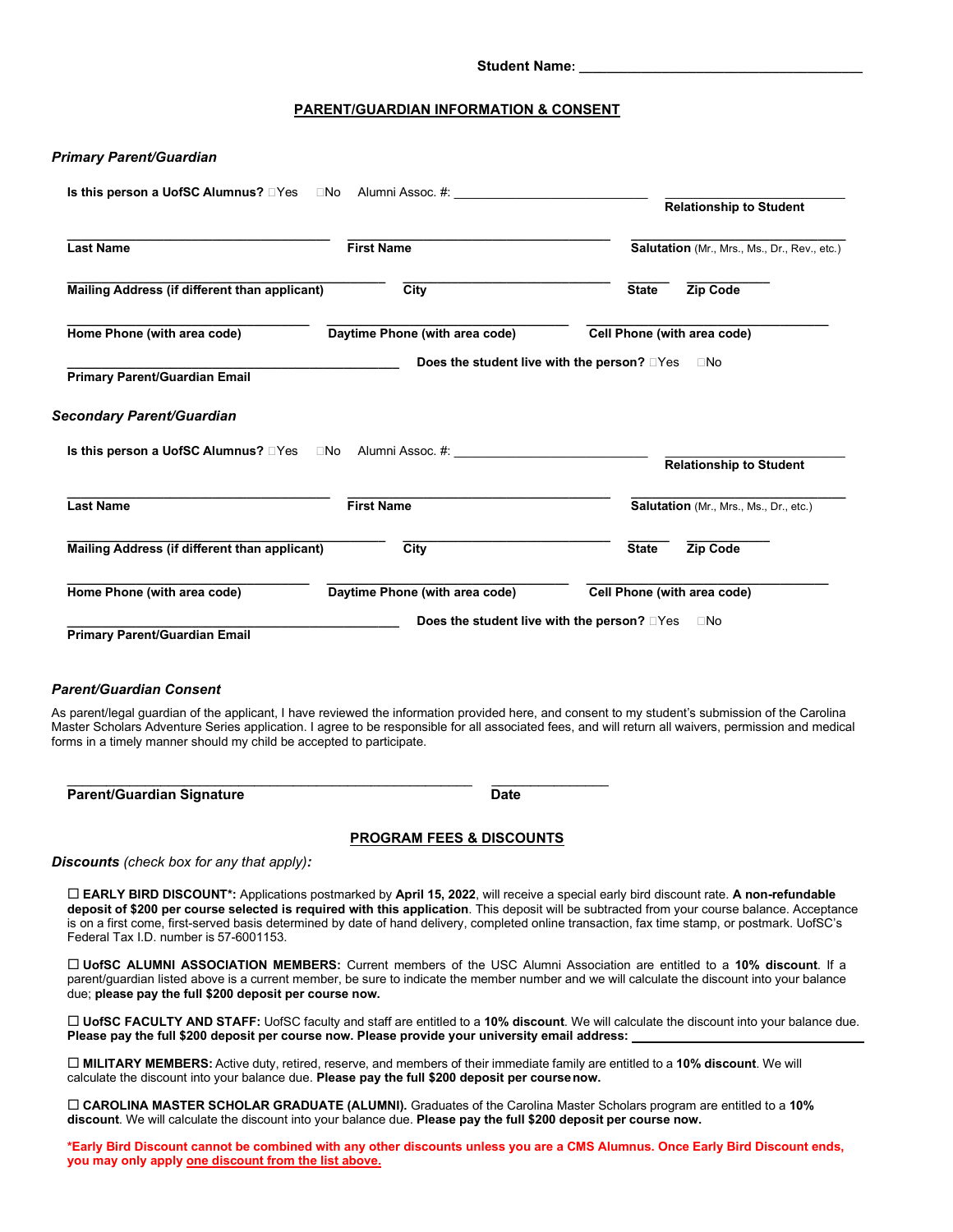Student Name:

# **2022 COURSE PARTICIPATION AND FEE SELECTION**

Indicate your preferred course(s) in the selection column on the chart below. See [full course descriptions](https://sc.edu/about/offices_and_divisions/continuing_education/youth_and_teen_pre-university_programs/carolina_master_scholars_adventure_series/summer_2022_camps/index.php) on our website.

| <b>Selection</b> | Rising 6-9 grade students                         | Course #   | <b>Dates</b>      | <b>Special Notes</b> |
|------------------|---------------------------------------------------|------------|-------------------|----------------------|
|                  | <b>Computer Gaming</b>                            | CMS22-1004 | June 12-17        |                      |
|                  | <b>Culinary Arts</b>                              | CMS22-1005 | June 12-17        | \$25 supplies fee    |
|                  | <b>Forensic Science</b>                           | CMS22-1006 | June 12-17        | \$25 field trip fee  |
|                  | <b>Vex Robotics</b>                               | CMS22-1007 | June 12-17        |                      |
|                  | Geography                                         | CMS22-1015 | <b>July 10-15</b> |                      |
|                  | Graphic and Digital Design                        | CMS22-1018 | <b>July 10-15</b> |                      |
|                  | Law and Crime                                     | CMS22-1016 | July 10-15        | \$25 field trip fee  |
|                  | Engineering: 3D Printing                          | CMS22-1017 | July 10-15        |                      |
|                  |                                                   |            |                   |                      |
|                  | <b>Rising 9-12 grade students</b>                 | Course #   | <b>Dates</b>      | <b>Special Notes</b> |
|                  | <b>Computer Gaming</b>                            | CMS22-1000 | June 5-10         |                      |
|                  | <b>Creative Writing</b>                           | CMS22-1001 | June 5-10         | \$25 field trip fee  |
|                  | Engineering                                       | CMS22-1002 | June 5-10         |                      |
|                  | <b>Forensic Science</b>                           | CMS22-1003 | June 5-10         | \$25 field trip fee  |
|                  | Business-Entrepreneurship                         | CMS22-1008 | June 19-24        | \$25 supplies fee    |
|                  | Electrical Engineering: 5G Wireless Communication | CMS22-1009 | June 19-24        |                      |
|                  | Engineering: Machine Learning                     | CMS22-1010 | June 19-24        |                      |
|                  | Pharmacy                                          | CMS22-1011 | June 19-24        | \$25 supplies fee    |
|                  | <b>Criminal Justice</b>                           | CMS22-1012 | June 26-July 1    |                      |
|                  | Graphic Design                                    | CMS22-1019 | June 26-July 1    |                      |
|                  | Information Technology                            | CMS22-1013 | June 26-July 1    |                      |
|                  | Medicine-Ultrasound                               | CMS22-1014 | June 26-July 1    | \$25 supplies fee    |

# **PARTICIPATION AND TUITION**

You may participate in any Adventure Series course in one of three ways**: Residential, Commuter (day only), Commuter PLUS (day + evening activities).** You may register for only one course per week.

Applications postmarked, delivered, or faxed by April 15, 2022, are eligible for an Early Bird Discount. After April 15, regular rates apply. No exceptions will be permitted.

| Type                        | Fee   | <b>Description</b>                                                                                               |
|-----------------------------|-------|------------------------------------------------------------------------------------------------------------------|
| Residential                 | \$975 | Check-in Sunday 2 p.m., required orientation 4 p.m., check-out Friday 2 p.m. All meals and activities included.  |
| <b>Commuter PLUS</b>        | \$665 | Required orientation Sunday 4 p.m., check-in Monday-Thursday 8 a.m., check-out 8:30 p.m.; Friday 8 a.m. - 2 p.m. |
|                             |       | Lunch and dinner included. Afternoon and evening activities included.                                            |
| Commuter (day only)   \$575 |       | Required orientation Sunday 4 p.m., check-in Monday-Thursday 8 a.m., check-out 4:30 p.m.; Friday 8 a.m. - 2 p.m. |
|                             |       | Lunch only included. Afternoon activities included.                                                              |

# **REGISTRATION AND FINANCIAL WORKSHEET**

**Early Bird Discount.** A discount is available to those whose applications are postmarked and/or received at our office by **April 15, 2022. Please enter your per course discount below: \$75 for Residential, \$50 for Commuter, or \$50 for Commuter + Evening.**

| <b>Course ID</b><br>(see above) | <b>Course Name</b><br>(see above) | Residential Commuter   Commuter  <br>\$975 | \$575 | Lab Fee<br>$ PLUS $665 $ (see above) | <b>Early Bird</b><br><b>Discount</b><br>(before April 15) | <b>Other Discount</b><br>(if applicable) | <b>Total</b> |
|---------------------------------|-----------------------------------|--------------------------------------------|-------|--------------------------------------|-----------------------------------------------------------|------------------------------------------|--------------|
| . .                             |                                   |                                            |       |                                      | \$-                                                       | ზ-                                       |              |
| ۷.                              |                                   |                                            |       |                                      | \$-                                                       | Տ.                                       |              |
| З.                              |                                   |                                            |       |                                      | \$-                                                       | ა -                                      |              |
|                                 |                                   |                                            |       |                                      |                                                           | <b>TOTAL</b>                             |              |

**REMEMBER! Submit a \$200 deposit for each course. Students will be sent a confirmation email notifying of their acceptance status to all email addresses on application.**